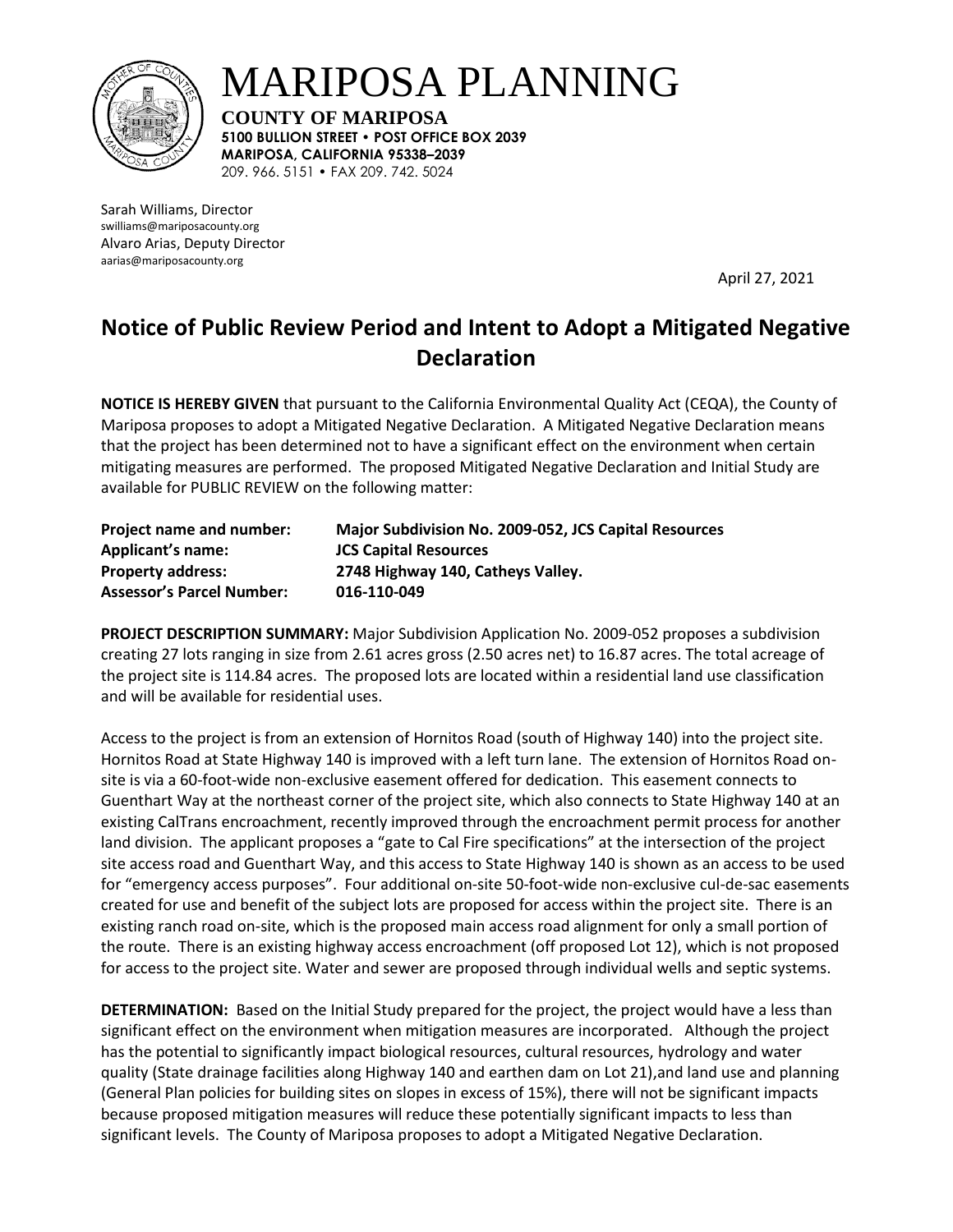**PUBLIC COMMENTS:** Public review of the Initial Study will commence on April 27, 2021 and will continue until 5:00 p.m. on May 26, 2021. Written comments on the Initial Study and on the proposed adoption of a Mitigated Negative Declaration will be accepted during the public review period and may be directed to Alvaro Arias, Deputy Director, Mariposa County Planning Department, by mail to PO Box 2039, Mariposa, CA 95338 or hand delivery to 5100 Bullion Street, Mariposa, CA 95338 or by email [aarias@mariposacounty.org.](mailto:aarias@mariposacounty.org)

**COPIES FOR PUBLIC INSPECTION:** The proposed Mitigated Negative Declaration and Initial Study and all documents referenced in the Initial Study are available for review at the Planning Counter of the Mariposa County Planning Department during normal business hours (except for Cultural Resources Survey as this document is confidential). The Planning Counter is located at 5100 Bullion Street, Mariposa, CA 95338. The proposed Mitigated Negative Declaration and Initial Study will also be available for review at the Mariposa County Planning Department projects web page [\(http://www.mariposacounty.org/index.aspx?nid=1129\)](http://www.mariposacounty.org/index.aspx?nid=1129).

**PUBLIC HEARING:** The Mariposa County Planning Commission will consider the proposed adoption of the Mitigated Negative Declaration in conjunction with the consideration of the proposed project at a public hearing in the near future. A Notice of Public Hearing will be mailed and posted at a future date prior to the public hearing. All actions of the Planning Commission may be appealed to the Board of Supervisors in accordance with County regulations. Any concerns or issues relating to the project must be raised during the public review process if those issues are to be used for the basis of an appeal. Information regarding the Appeals process is available at Mariposa Planning, 209-966-5151.

You are receiving this notice as required by State law and County code because (1) you own property within 300 feet of the subject property; (2) you have previously asked us to inform you about projects associated with this property, or (3) you are an affected/reviewing state or local agency.

For further information, contact Alvaro Arias, Deputy Director, at (209)966-5151 or by email at aarias@mariposacounty.org.

Mailed: April 27, 2021 Posted: April 27, 2021 Posting Locations: Mariposa County Clerk's Office Mariposa County Courthouse Mariposa County Planning Department Catheys Valley Post Office [www.mariposacounty.org/planning](http://www.mariposacounty.org/planning)

Please leave posted until 5pm May 27, 2021

**Attachments:** Project Vicinity Map Reduced Tentative Map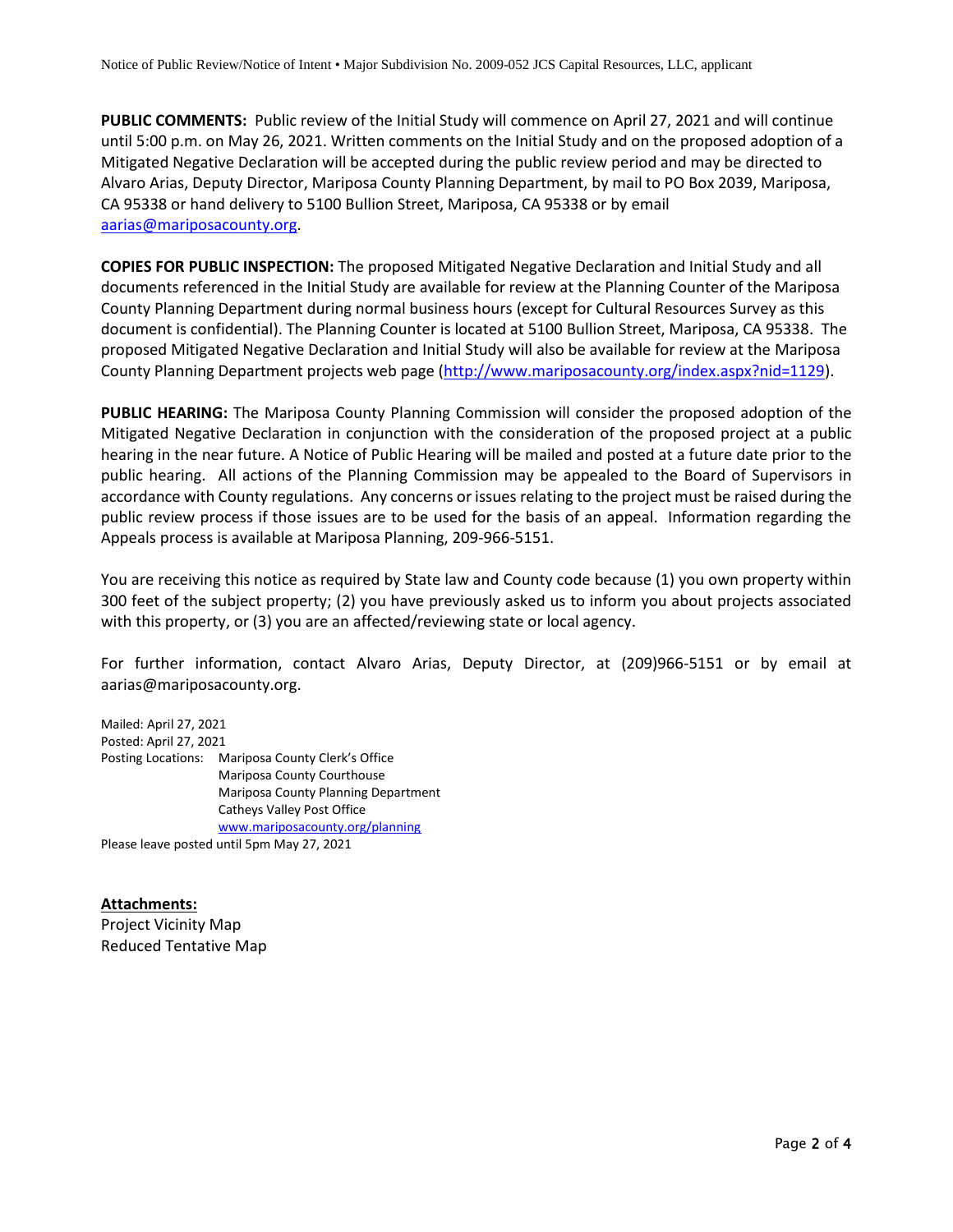